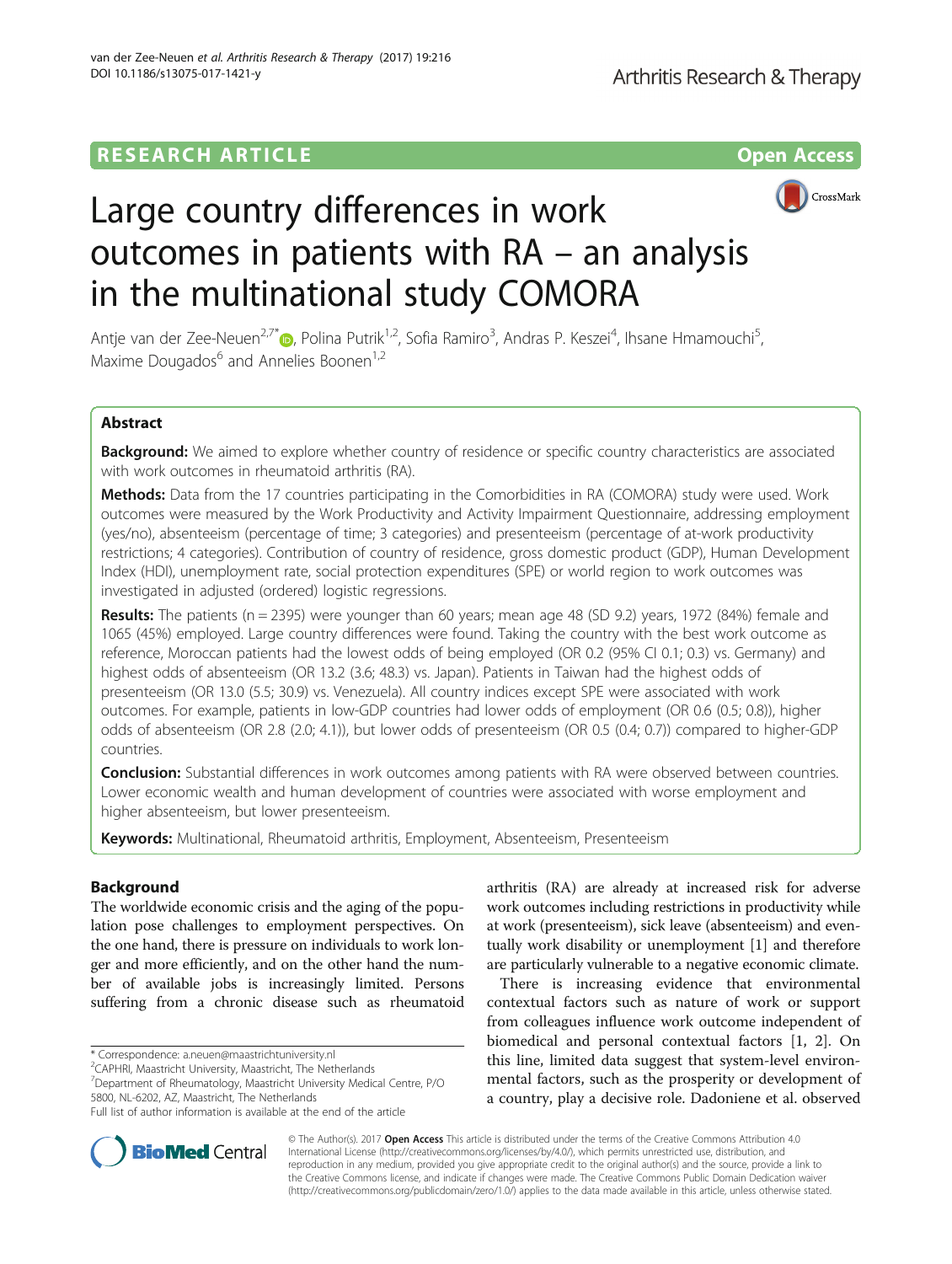lower employment rates among patients with RA in Lithuania, a country with an economy in transition, when compared to Norway, one of the wealthiest countries in Europe [[3\]](#page-8-0). Mau et al. reported lower employment in patients with RA residing in the former Eastern compared to Western German states, and attributed this to higher prevailing economic unemployment in former Eastern German states [[4\]](#page-8-0). Chung et al. observed a higher hazard of withdrawal from work due to RArelated work disability in Finland compared to the USA, for similar clinical and sociodemographic characteristics [[5\]](#page-8-0), and suggested the more supportive Finnish social security system with favorable disability allowance in case of disease-related work disability partly explained such differences. Finally, the QUEST RA study among 32 countries showed that patients in low-income countries continued to work with high levels of disease activity [[6\]](#page-8-0).

Better insight into system-related differences in work outcomes might be important when designing and implementing intervention programs aiming to improve short-term and long-term work outcomes of patients with RA, as the outcome may be strongly dependent on culture or regulations of the country from which participants originate. Moreover, such knowledge is crucial in multinational studies, as stratification by country or (groups of countries) based on a specific characteristic may be essential to avoid bias. As the focus of research on work outcome in rheumatology shifts towards presenteeism (i.e. productivity loss while at work) and sick leave, and as there is increasing evidence that the various work outcomes are differentially influenced by biomedical and contextual factors [\[7](#page-8-0)], it is important to address each of these outcomes in addition to employment status.

The Comorbidities in Rheumatoid Arthritis (COMORA) international study collected recent patient-level data from 17 countries across 5 continents including data on work outcomes. These data offer a unique opportunity to explore the impact of country of residence and specific country characteristics on employment, absenteeism and presenteeism. We hypothesized that higher economic wealth and greater human development of a country is associated with higher employment and lower absenteeism and presenteeism.

# Methods

COMORA, an international, cross-sectional multicenter study in 17 countries, collected data in patients diagnosed with RA according to the 1987 American College of Rheumatology classification criteria for RA, who were older than 18 years, and had sufficient command of the questionnaire language. The study protocol was approved by one central and all local institutional ethics committees. Written informed consent was obtained from all subjects. Investigators and patients completed a

questionnaire on demographics and self-reported health, including questions on work outcome [\[8](#page-8-0)].

#### Outcome variables

Work outcome was measured by the Work Productivity Impairment Questionnaire (WPAI) [\[9](#page-8-0)–[11\]](#page-9-0). Outcomes comprised current employment status (employed vs. not employed), and in those employed, the percentage of working hours absent (absenteeism) and percentage of at-work productivity restrictions (presenteeism), measured on a numeric rating scale (10 indicating health status completely prevented work) due to health problems during the past 7 days. Persons with long-term disability were therefore considered as not employed, and persons with short-term work disability (sick leave) were considered as employed and included in analyses with absenteeism or presenteeism as the outcome.

#### Sociodemographic and clinical characteristics

Sociodemographic and lifestyle information comprised age, gender, highest level of education achieved (primary school, secondary school, university), marital status (single, married, widowed, divorced), smoking status (past, current, never smoked), and weight (kg) and height (cm) from which the body mass index (BMI) was calculated (underweight, BMI < 18.5; normal weight,  $18.5 \geq BMI < 25$ ; overweight,  $25 \geq BMI \leq 30$ ; and obese,  $BMI > 30$  [[12](#page-9-0), [13\]](#page-9-0).

Clinical characteristics comprised the modified 8-item Health Assessment Questionnaire (mHAQ) assessing the level of physical function and ranging from 0 to 3 (where  $3 =$  worst function) [\[14](#page-9-0), [15](#page-9-0)], the 28-joint Disease Activity Scale DAS28 ranging from 0 to (virtually) 10 [[16\]](#page-9-0), high rheumatoid factor (RF)/high positive anti-citrullinated protein antibody (ACPA). Physician-confirmed ischemic cardiovascular disease (myocardial infarction, stroke), cancer (colon, skin, lung, breast and uterus in women, prostate in men, and lymphoma), gastrointestinal diseases (diverticulitis, ulcers), infections (hepatitis), lung disease (chronic obstructive pulmonary disease and asthma) and psychiatric disorders (depression) were used to compute the Rheumatic Disease Comorbidity Index (RDCI) [[17](#page-9-0), [18](#page-9-0)]. As history of fractures was not collected, these were not included in the RDCI and therefore the score ranged from 0 to 8.

## Country characteristics

Data on socio-economic country indices were extracted from the International Monetary Fund (for gross domestic product (GDP) per capita), the International Labour Organization (for unemployment rates and social protection expenditures (SPE)) and the United Nations Development program (for Human Development Index (HDI)) [[19](#page-9-0)–[22](#page-9-0)]. The GDP per capita is an indicator of economic wealth and is expressed in international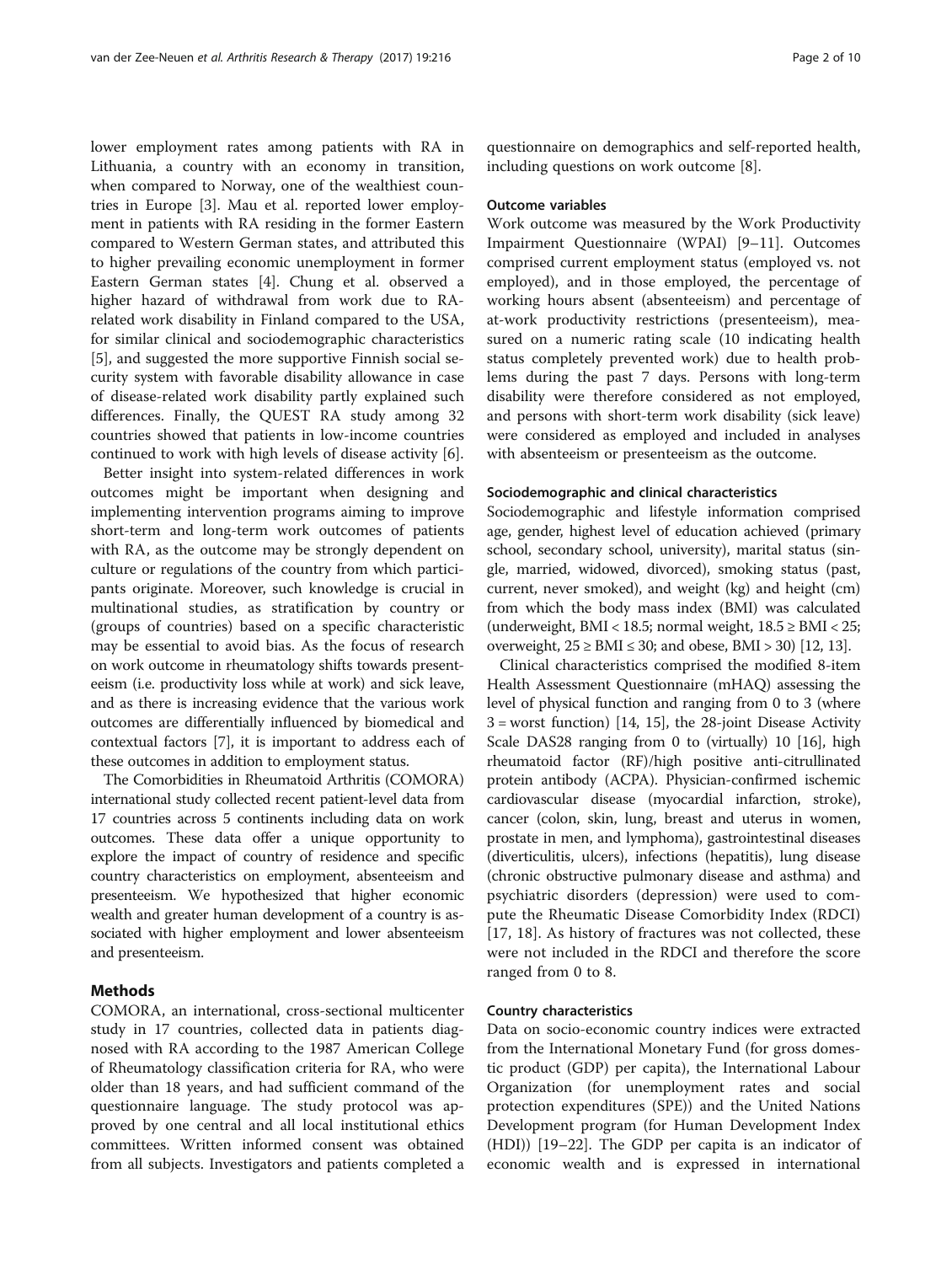dollars (Intl\$), to adjust local currency for purchasing power parity (PPP) allowing cross-country comparison [[19\]](#page-9-0). Based on the visual inspection of data, GDP was dichotomized as  $\leq$  Int\$20,000 or > Intl\$\$20,000. Unemployment rate, reflecting economic growth and efficiency, was dichotomized based on the median as  $\leq 7.6\%$ or > 7.6% [[20](#page-9-0)]. The HDI reflects a country's level of development and includes life expectancy, education assessed by years of school attendance and the standard of living (GDP/capita) [\[21](#page-9-0)]. HDI was dichotomized based on the United Nations Development Program classification resulting in two categories (moderate versus high and very high). The SPE reflects social expenditure for sickness, maternity, employment injury and disability, and was dichotomized using (a) the percentage SPE of the country's GDP, dichotomized at the median  $\left($  <2.15% vs.  $\geq$  2.15%) and (b) the absolute SPE in international dollars dichotomized at the median (SPE < Intl\$801.50 vs.  $\geq$  Intl\$801.50) [[22](#page-9-0)]. For all indices we used the most recent year for which the data were available for all countries. For GDP per capita this was 2011, for HDI 2013 and for SPE 2014. Finally, countries were categorized by world region (Africa, Asia, North America, Europe, and Latin America) reflecting socio-cultural coherence. Additional file [1](#page-7-0): Table S1 provides an overview of the countries according to the categories of the different indices and the overlap between categories.

#### Statistical analysis

Descriptive statistics were used to characterize the total sample. To avoid a strong influence of the age on retirement on the differences between countries in work outcomes, all further analyses were performed on the sample at age  $\leq 60$  years. Logistic regression was used to understand factors contributing to employment. When absenteeism or presenteeism was the outcome, the sample was limited to those employed and only countries with at least 30 employed persons were considered. A considerable proportion of participants indicated no absence or presenteeism. Based on the model fit (deviance), ordered logistic regression was preferred above zero-inflated regression approaches. Based on inspection and testing for the proportional odds assumption for ordered logistic regression, the categories chosen for absenteeism were  $0\%$ ,  $> 0\%$  to  $< 100\%$  and 100%. The categories for presenteeism were 0%, > 0% to 30%, > 30% to 50% and > 50% to 100%. To select the individual covariates associated with each outcome in multivariable models, manual forward selection (cutoff  $p$  value <0.05) was used. To understand the additional influence of country of residence, "country" was added to the multivariable model as a categorical variable, using the country with the highest employment, or the lowest absenteeism or presenteeism in the raw data as reference. Finally, "country" was replaced by the different country indices. For each model, the fit of models with the different country-related variables was compared to the model without any country variable using log-likelihood ratio tests (with a cutoff of  $p < 0.05$  for significance). Statistical models were restricted to complete cases. Interactions between sociodemographic and clinical characteristics with GDP were explored for each work outcome. Analyses were performed using Stata 12 [[23](#page-9-0)].

# Results

Overall, 3920 individuals (with a mean age of 56 years and of whom 81% were women) from 17 countries in 5 world regions comprising Europe (i.e. Austria (AT), France (FR), Germany (DE), Hungary (HU), Italy (IT), Netherlands (NL), Spain (ES), United Kingdom (UK)), Latin America (i.e. Uruguay (UR), Venezuela (VE), Argentina (AR)), Asia (i.e. Taiwan (TW), Japan (JP), Korea (KR)), Africa (i.e. Morocco (MA), Egypt (EG)) and North America (i.e. the United States of America (USA)) were included in COMORA. Clinical and disease characteristics are described in Table [1](#page-3-0).

Overall 1,065/2359 (45.2%) of persons  $\leq 60$  years were employed with the highest percentage of employment in Germany  $(n = 71/113; 62.8%)$  and the lowest in Morocco (n = 33/181; 18.2%). As only 10 (55.6%) and 12 (70.6%) persons were employed in the UK and Uruguay respectively, these countries were excluded from analyses on absenteeism and presenteeism. Of the 1065 employed persons, 993 completed the question on absenteeism. The percentage of persons in each of the categories for absenteeism was  $0\%$  (n = 764 (76.9%)),  $> 0\%$  and  $< 100\%$  $(n = 164 (16.5\%)$  and 100%  $(n = 65 (6.6\%).$  For the 914 completing the question on presenteeism the distribution was 0% (n = 283 (31.0%)), > 0% and  $\leq$  30% (n = 420  $(46.0\%))$ , > 30% and ≤ 50% (n = 203 (22.2%)) and > 50% and  $\leq 100\%$  (n = 8 (0.9%)). The mean absenteeism was 17.4% (SD  $\pm$  30.5) and was highest in Morocco 43.8% (SD 43.9) and lowest in Japan 2.6% (SD 9.2%). Among those that could experience presenteeism (employed and not 100% of the time absent), mean presenteeism was 25.3% (SD 25.6) and was highest in Morocco 34.0% (SD 22.3) and lowest in Venezuela 13.1% (SD 22.0). Additional file [2](#page-7-0): Table S2 shows characteristics of the employed sample without age restriction.

## Multivariable models with work outcomes

Missing values in covariates were present in 147/2359 (6.2%) cases when employment was the outcome, in 79/ 993 (8.0%) when absenteeism was the outcome and in 74/914 (8.1%) of those who had completed the presenteeism question (of note: persons with 100% absenteeism could not indicate presenteeism). An overview of missing values per variable in the total sample and differences in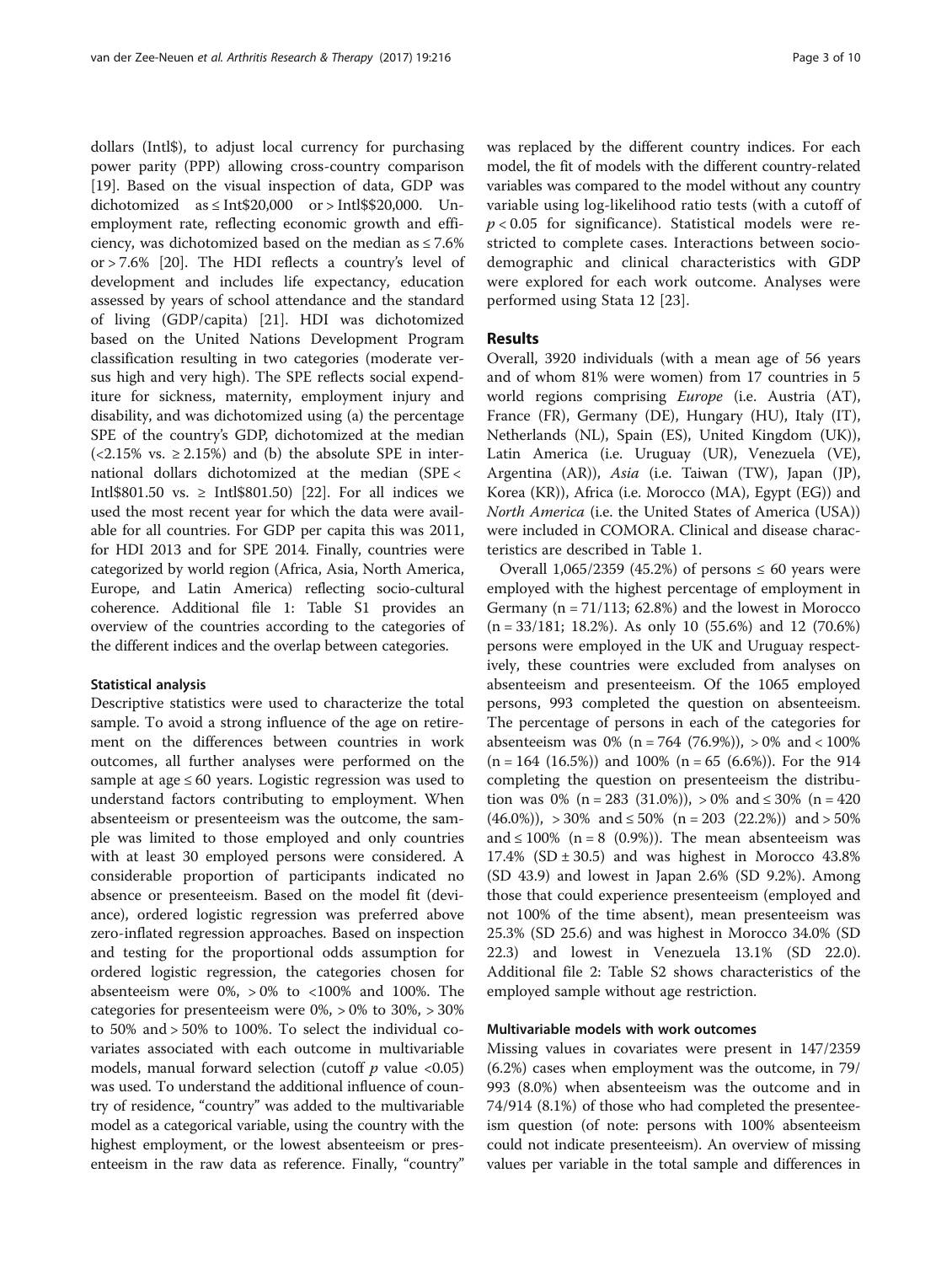<span id="page-3-0"></span>

| Total study sample $(n = 3920)$                 |                |                              |                                           |             |            |                    |                     |                                  |                                                | Sample $\leq 60$ years, $n = 2359$  |                                      |                                       |
|-------------------------------------------------|----------------|------------------------------|-------------------------------------------|-------------|------------|--------------------|---------------------|----------------------------------|------------------------------------------------|-------------------------------------|--------------------------------------|---------------------------------------|
|                                                 | Age, mean (SD) | Women, number<br>percentage) | number (percentage)<br>Level of education |             |            | mean (SD)<br>mHAQ, | mean (SD)<br>DAS28, | Employed, number<br>(percentage) |                                                | (percentage)<br>Employed,<br>number | absenteeism,<br>mean (SD)<br>Percent | presenteeism,<br>mean (SD)<br>Percent |
|                                                 |                |                              | Primary                                   | Secondary   | University |                    |                     |                                  |                                                |                                     | $n = 993$                            | $n = 914$                             |
| Austria (n = 204)                               | 58.6 (12.7)    | 167(81.9)                    | 145(71.1)                                 | 41 (20.1)   | 18(8.8)    | 1.0(0.6)           | 3.3(1.3)            | 62 (30.4)                        | $=105$<br>$\subset$                            | 61 (58.1)                           | 9.4 (24.7)                           | 26.5 (23.5)                           |
| Argentina (n = 200)                             | 55.5 (11.7)    | 175 (87.5)                   | 85 (42.5)                                 | 87 (43.5)   | 28 (14.0)  | 1.1(0.6)           | 4.0(1.3)            | 56 (28.0)                        | $= 133$<br>$\dot{\subseteq}$                   | 46 (34.6)                           | 22.4 (36.3)                          | 3136.6 (31.7)                         |
| Egypt ( $n = 308$ )                             | 47.5 (11.3)    | 262 (85.1)                   | 190 (61.7)                                | 58 (18.8)   | 60 (19.5)  | 1.3(0.7)           | 5.3 (1.5)           | 76 (24.7)                        | $n = 281$                                      | 74 (26.3)                           | 26.4 (33.9)                          | 31.2 (25.8)                           |
| France $(n = 411)$                              | 58.1 (11.8)    | 334 (81.3)                   | 112(27.4)                                 | 181 (44.3)  | 116 (28.4) | 0.9(0.6)           | 3.1(1.5)            | 132 (32.6)                       | 217<br>$\ensuremath{\mathsf{II}}$<br>$\subset$ | 116(53.7)                           | 8.5 (26.1)                           | 20.0 (21.4)                           |
| Germany $(n = 209)$                             | 59.3 (12.2)    | 152 (72.3)                   | 0(0.0)                                    | 176 (84.2)  | 33 (15.8)  | 1.0(0.7)           | 3.5(1.6)            | 74 (35.5)                        | $n = 113$                                      | 71 (62.8)                           | 11.2(30.2)                           | 25.8 (24.5)                           |
| Hungary, (n = 201)                              | 59.0 (25.8)    | 179 (89.1)                   | 38 (18.9)                                 | 111(55.2)   | 52 (25.9)  | 1.4(0.7)           | 1.4(0.7)            | 50 (24.9)                        | 56<br>$\frac{1}{2}$                            | 43 (44.3)                           | 35.8 (46.0)                          | 22.4 (24.7)                           |
| Italy ( $n = 228$ )                             | 61.4(11.7)     | 176 (77.2)                   | 147 (64.5)                                | 69 (30.3)   | 12(5.3)    | 1.0(0.6)           | 3.7(1.4)            | 56 (24.6)                        | $n = 101$                                      | 50 (49.5)                           | 10.9 (27.8)                          | 31.1 (30.2)                           |
| Japan ( $n = 207$ )                             | 62.9 (12.7)    | 168(81.2)                    | 40 (19.3)                                 | 127(61.4)   | 40 (193)   | 0.9(0.6)           | 3.1(1.3)            | 71 (34.3)                        | 72<br>$\frac{1}{2}$                            | 40 (55.6)                           | 2.6(9.2)                             | 21.0 (24.2)                           |
| Korea ( $n = 400$ )                             | 56.3 (11.9)    | 336 (84.0)                   | 107 (26.8)                                | 194 (48.6)  | 98 (24.6)  | 0.9(0.6)           | 3.5(1.4)            | 118 (29.5)                       | 238<br>$\frac{1}{2}$                           | 95 (39.9)                           | 2.5 (12.1)                           | 24.7 (23.8)                           |
| Morocco ( $n = 227$ )                           | 48.3 (12.8)    | 189 (83.3)                   | 145 (65.6)                                | 41 (18.6)   | 35 (15.8)  | 1.5(0.8)           | 5.2 (1.6)           | 34 (15.0)                        | $n = 184$                                      | 33 (18.2)                           | 43.8 (43.9)                          | 34.0 (22.3)                           |
| Netherlands (n = 139)                           | 58.8 (13.7)    | 91 (65.5)                    | 7(6.6)                                    | 20 (18.9)   | 79 (74.5)  | 1.2(0.6)           | 2.6(1.1)            | 49 (35.3)                        | $n = 70$                                       | 43 (61.4)                           | 13.8 (30.4)                          | 27.8 (32.2)                           |
| Spain ( $n = 200$ )                             | 58.5 (12.4)    | 158 (79.0)                   | 102 (52.3)                                | 61 (31.3)   | 32 (16.4)  | 1.1 (0.7)          | 3.3(1.4)            | 70 (35.0)                        | $\frac{10}{10}$<br>$\frac{1}{2}$               | 67 (60.9)                           | 4.4 (18.3)                           | 19.7 (28.6)                           |
| $Iaiwan (n = 313)$                              | 53.7 (13.3)    | 255 (81.5)                   | 132(42.3)                                 | 119 (38.1)  | 61 (19.6)  | 0.7(0.5)           | 3.8(1.3)            | 110(35.3)                        | 215<br>$\frac{1}{2}$                           | 104 (48.4)                          | 3.6 (12.5)                           | 31.5 (23.8)                           |
| USA ( $n = 400$ )                               | 56.2 (13.7)    | 308 (77.0)                   | $(6.4)$ 8 (1.9)                           | 132 (35.8)  | 219 (59.4) | 1.0(0.6)           | 3.6(1.4)            | 183 (45.8)                       | $n = 244$                                      | 148 (60.7)                          | 7.0 (19.4)                           | 23.4 (24.5)                           |
| Venezuela (n = 200)                             | 54.1 (11.3)    | 181 (90.5)                   | 87 (43.9)                                 | 71 (35.9)   | 40 (20.2)  | 0.9(0.6)           | 3.9(1.5)            | 56 (28.0)                        | $n = 144$                                      | 52 (36.1)                           | 10.4(28.3)                           | 13.1(22.0)                            |
| UK ( $n = 43$ )                                 | 59.4 (13.4)    | 34 (79.1)                    | (0.0)                                     | 29 (67.4)   | 14 (32.6)  | 1.2(0.7)           | 3.7(1.5)            | 16(37.2)                         | $n = 18$                                       | 0(55.6)                             | 3.0 (35.2)                           | 20.0 (20.8)                           |
| Uruguay ( $n = 30$ )                            | 57.7 (10.6)    | 26 (86.7)                    | 13(43.3)                                  | 13(43.3)    | 4(13.3)    | 1.0 (0.7)          | 3.3(1.9)            | 12(40.0)                         | $n = 17$                                       | 2 (70.6)                            | 4.4 (15.4)                           | (4.2 (29.4)                           |
| Total $(N = 3920)$                              | 56.3 (13.0)    | 3191 (81.4)                  | 1368 (35.6)                               | 1530 (39.9) | 941 (24.5) | $1.0$ (0.7)        | 3.7(1.6)            | 1225 (31.3)                      | $N = 2359$                                     | 1065 (45.22)                        | 17.4 (30.5)                          | 25.3 (25.6)                           |
| USA United States of America, UK United Kingdom |                |                              |                                           |             |            |                    |                     |                                  |                                                |                                     |                                      |                                       |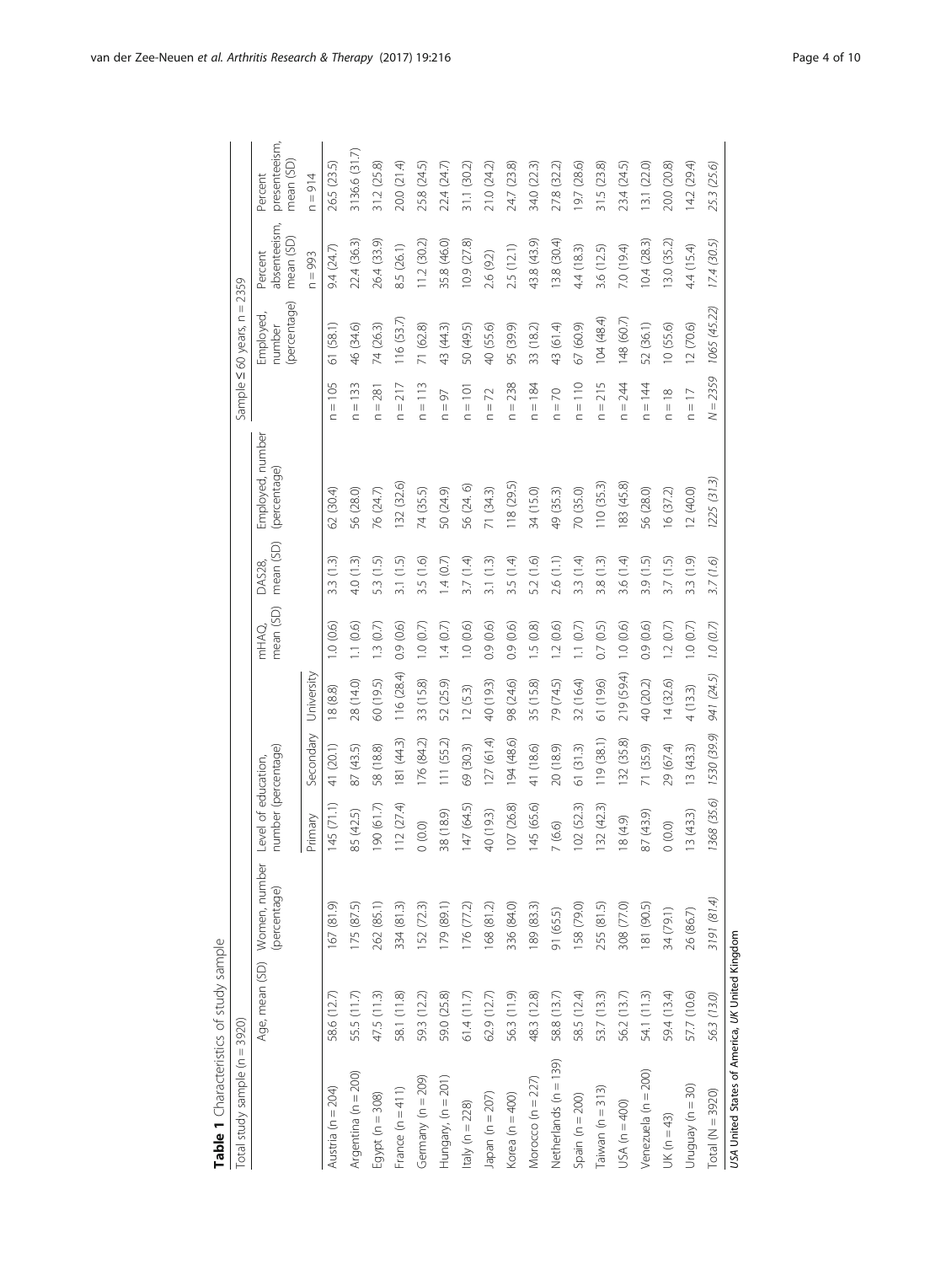characteristics of the sample with and without missing values are presented in the Additional file [3](#page-7-0): Table S3 and Additional file [4](#page-8-0): Table S4, respectively.

# Employment

Older age (OR 0.98 (95% CI 0.97; 0.99) per year), female gender (OR 0.36 (95% CI 0.28; 0.47)), lower educational level (low vs. high, OR 0.30 (95% CI 0.24; 0.47); medium vs. high, OR 0.63 (95% CI 0.50; 0.78)) were all significantly associated with lower odds of employment. In addition, each point increase in the HAQ score or increase in the DAS28 decreased the odds of employment by 0.64 (95% CI 0.53; 0.76) and 0.83 (95% CI 0.77; 0.89), respectively. However, comorbidities (RDCI) had no significant influence (OR 0.93 (95% CI 0.85; 1.02)).

In the next step, country of residence was significantly associated with employment. Germany, the country with the highest unadjusted employment was used as the reference category. In Argentina (OR 0.40 (95% CI 0.21; 0.75)), Morocco (OR 0.15 (95% CI 0.08; 0.30)), Egypt (OR 0.30 (95% CI 0.17; 0.55)), Venezuela (OR 0.34 (95% CI 0.18; 0.63)), Korea (OR 0.26 (95% CI 0.15; 0.46)), France (OR 0.56 (95% CI 0.32; 0.99)) and Taiwan (OR 0.40 (95% CI 0.22; 0.71)) there was significantly lower odds of being employed compared to Germany (Fig. [1a](#page-5-0)).

Patients from low-GDP countries had significantly lower odds of employment compared to high-GDP countries (OR 0.62 (95% CI 0.51; 0.77)), when country was replaced by GDP. As significant interactions were found between GDP and age, gender, level of education and the RDCI, the analyses were stratified by GDP. In high-GDP countries, older age, female gender, higher mHAQ score, higher DAS28 and presence of comorbidities were associated with the chance of not being employed. In lower-GDP countries lower education, higher DAS 28 and female sex reinforced the odds of not being employed (Table [2\)](#page-6-0).

Lower HDI and higher SPE, but not higher unemployment, were significantly associated with lower odds of employment and each of the country indices significantly improved the model fit compared to the model without any country indices. Countries in Africa, Latin America and Asia had lower odds of employment compared to Europe. However, there was no significant difference between North America and Europe (Additional file [5](#page-8-0): Table S5).

## Absenteeism

The odds of being in a higher category of absenteeism increased with each point increase in the HAQ score (OR 3.08 (95% CI 2.24; 4.23)), the DAS28 (OR 1.33 (95%CI 1.17; 1.51)) and the RDCI (OR 1.46 (95%CI 1.26; 1.69)). When adding country of residence, country was significantly associated with absenteeism. Since Japan had the lowest absenteeism we used it as the reference category.

The odds of being in the next higher category of absenteeism were significantly higher for Argentina (OR 4.17 (95% CI 1.18; 14.67)), Hungary (OR 7.60 (95% CI 2.14; 26.92)) and Morocco (OR 13.15 (95% CI 3.58; 48.29)) compared to Japan (Fig. [1b\)](#page-5-0).

When replacing country of residence by GDP, the odds of being in the higher absenteeism group were higher in low-GDP countries (OR 2.85 (95% CI 1.98; 4.09)) than in high-GDP countries (Table [3](#page-6-0)). Interactions between GDP and the other covariates were not significant.

Similarly, lower HDI and higher unemployment rate, but not SPE, were associated with significantly increased odds of being in the higher absenteeism group, and each of the indices significantly improved the model fit compared to the model without any country indices. Countries in Europe, Africa and Latin America had significantly higher odds of absenteeism than countries in Asia (Additional file [5:](#page-8-0) Table S5).

## Presenteeism

The odds of being in a worse category of presenteeism increased for each point increase in the HAQ score (OR 4.45 (95% CI 3.22; 6.14)) and DAS28 (OR 1.56 (95% CI 1.40; 1.74)). Country of residence was significantly associated with presenteeism. When adding country, Venezuela had the lowest presenteeism and was used as the reference category. All countries except Spain had significantly higher odds of being in a higher presenteeism group compared to Venezuela. The highest odds were for Taiwan (OR 12.99 (95% CI 5.47; 30.85), Korea (OR 8.70 (95% CI 3.68; 20.58)) and Italy (OR 9.23 (95% CI 3.49; 24.31)) (Fig. [1c\)](#page-5-0).

When replacing country of residence by GDP, low-GDP countries had significantly lower odds of being in a higher presenteeism group (0.49 ([0.35; 0.69)) compared to high-GDP countries (Table [3](#page-6-0)). Interactions between GDP and the other covariates were not significant.

Similarly, lower HDI and higher unemployment rate were associated with lower odds of being in a higher presenteeism group while lower SPE was associated with increased odds of being in the higher presenteeism group. Countries in Asia had significantly higher odds of being in a higher presenteeism group compared to Latin America (Additional file [5:](#page-8-0) Table S5).

# Contribution of country indices to explanation of the work outcomes

When employment and presenteeism were the outcome, the largest improvement in log likelihood compared to the model without country index was found when the variable HDI was added (log likelihood chi-square test statistic 24.80 and 30.96, respectively;  $p < 0.001$ ). When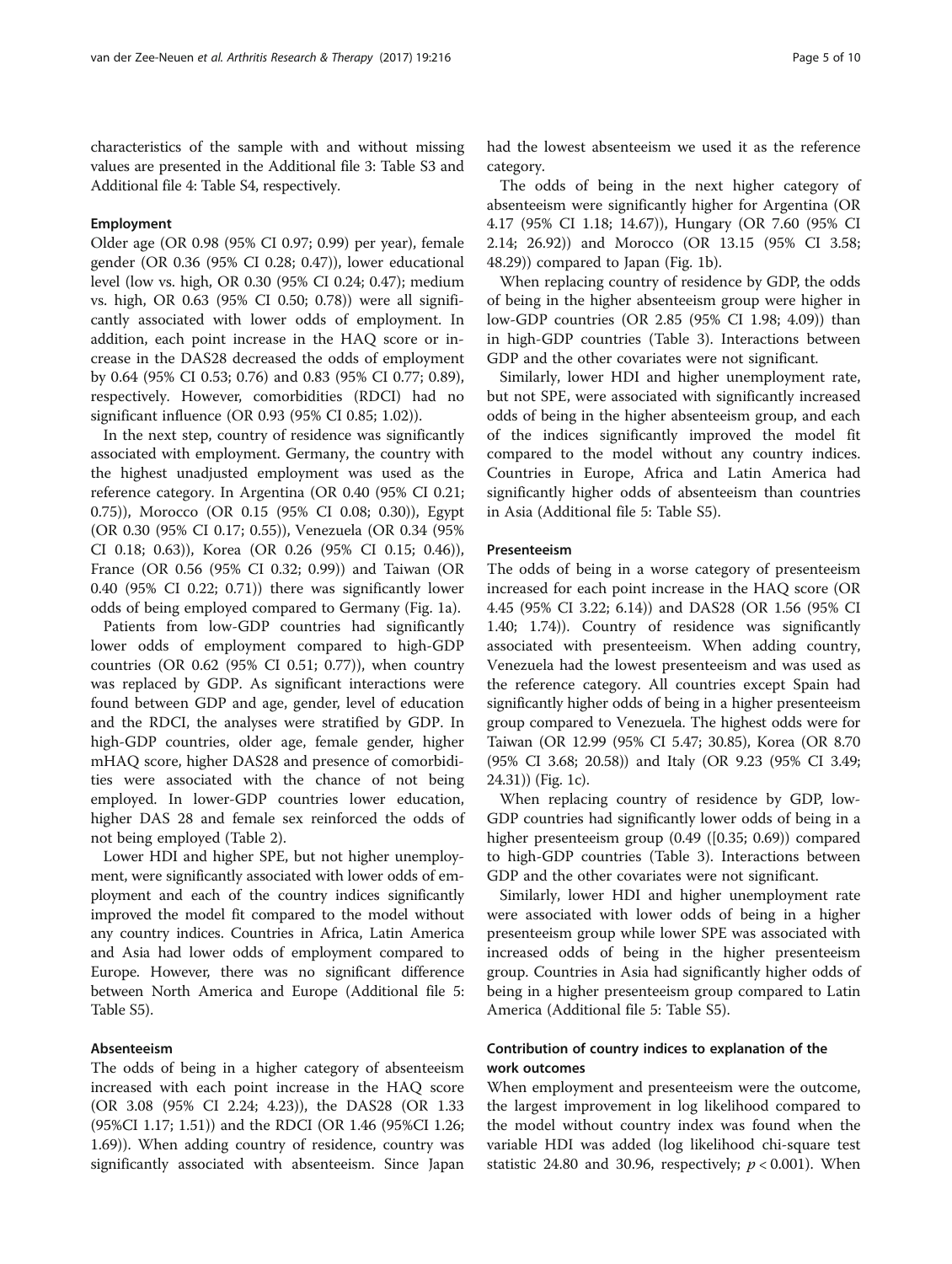<span id="page-5-0"></span>

absenteeism was the outcome, the largest improvement in log likelihood compared to the model without country index was when the variable GDP was added (log likelihood chi-square test statistic 31.34;  $p < 0.001$ ) (Additional file [5:](#page-8-0) Table S5). Naturally, when adding country of residence or continent the difference was largest for all outcomes due to the number of categories included in this variable, but also indicating the complexity of the construct "country of residence" comprising various cultural and system-related facets.

# **Discussion**

This study is the first to explore the impact of country of residence on sick leave (absenteeism) and presenteeism (at-work productivity loss) in addition to employment in patients with RA. We showed that country of residence was associated with relevant differences in employment status, absenteeism and presenteeism, independent of individual sociodemographic and clinical characteristics.

Specific-country socioeconomic indices could partially shed light on these differences. As hypothesized, higher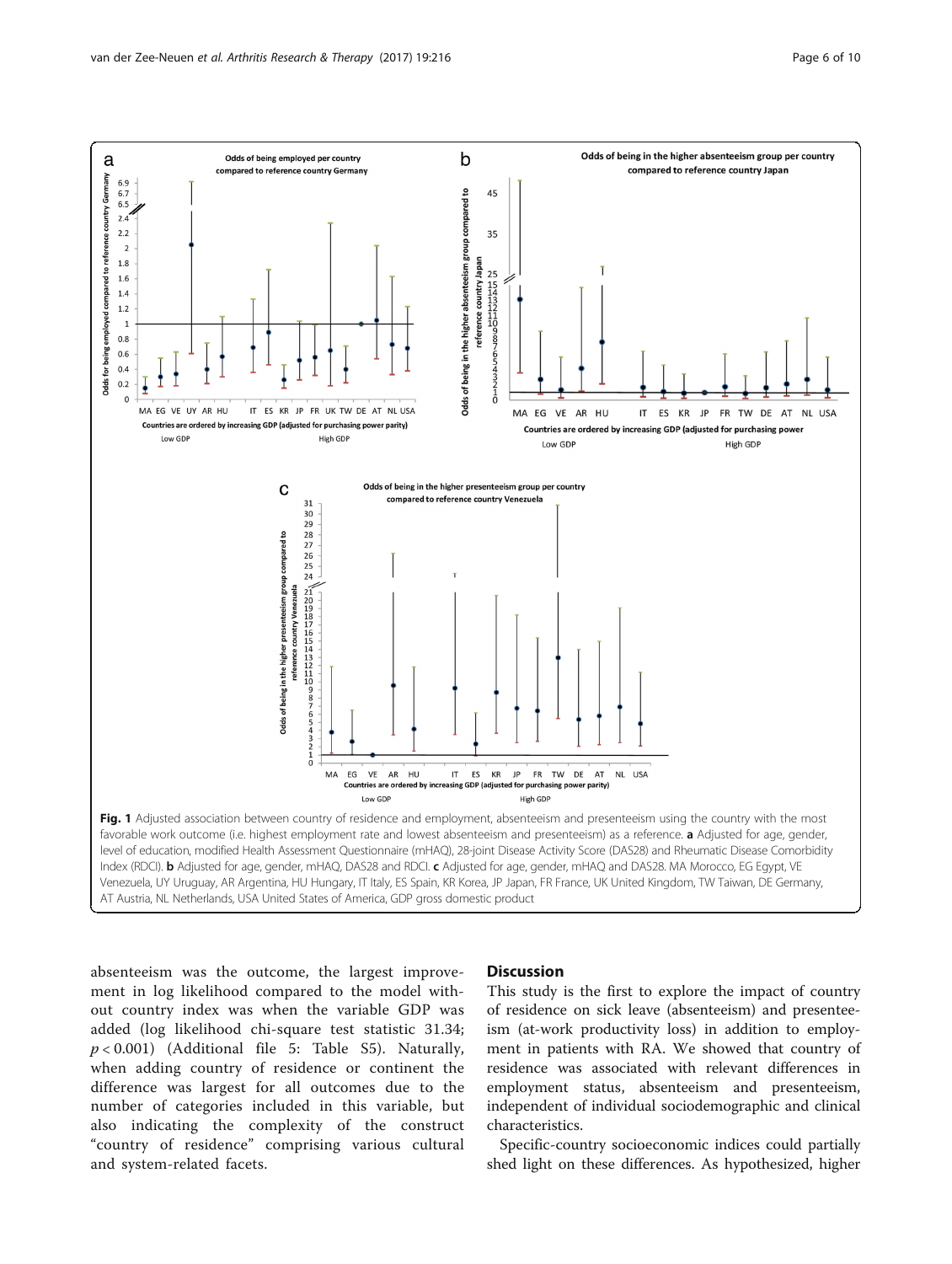<span id="page-6-0"></span>Table 2 Association of individual sociodemographic and clinical characteristics with being employed, stratified by gross domestic product (GDP)

|                                                           | Countries with high<br>GDP, $n = 1503$<br>OR (95%CI) | Countries with low<br>GDP, $n = 856$<br>OR (95%CI) |
|-----------------------------------------------------------|------------------------------------------------------|----------------------------------------------------|
| Age <sup>a</sup> (years)                                  | 0.97(0.95; 0.98)                                     | 0.99(0.97; 1.01)                                   |
| Gender (female vs. male) <sup>a</sup>                     | $0.44$ $(0.33; 0.60)$                                | 0.25(0.16; 0.41)                                   |
| Level of education <sup>a</sup>                           |                                                      |                                                    |
| Low vs. high                                              | $0.50$ $(0.36; 0.69)$                                | 0.18(0.11; 0.27)                                   |
| Medium vs. high                                           | 0.79(0.61; 1.02)                                     | 0.39(0.25; 0.59)                                   |
| $mHaq(0-3)$                                               | $0.53$ $(0.42; 0.67)$                                | $0.94$ $(0.70; 0.91)$                              |
| DAS28                                                     | $0.89$ $(0.81; 0.97)$                                | $0.80$ $(0.70; 0.91)$                              |
| Rheumatic Disease<br>Comorbidity Index (0-8) <sup>a</sup> | 0.89(0.81; 0.97)                                     | 10.80 (0.70; 0.91)                                 |

Results are from multivariable logistic regression analysis. Low GDP-countries: Morocco, Egypt, Venezuela, Uruguay, Argentina, Hungary. High GDP-countries: Italy, Spain, Korea, Japan, France, United Kingdom, Taiwan, Germany, Austria, the Netherlands, United States of America

Abbreviations: OR odds ratio, CI confidence interval, mHAQ modified health assessment questionnaire, DAS28 28-joint Disease Activity Scale Significant interaction with GDP (GDP ≤20,000, high; GDP >20,000, low)

economic wealth (GDP) and better human development (HDI) were associated with better employment rates and lower absenteeism among patients with RA. Paradoxically, the direction of association changed when at-work productivity, or presenteeism was the outcome: higher economic wealth and human development and lower unemployment were associated with more presenteeism. When grouping countries by world region, North America had the highest employment and lowest odds of absenteeism. The highest presenteeism was for Asia.

Country differences in work status in persons older than 50 years have been previously investigated in a European comparative household study. Analyses were adjusted for physician-confirmed chronic diseases such

Table 3 Association of individual sociodemographic and clinical characteristics and gross domestic product (GDP) with absenteeism and presenteeism

|                                                | Absenteeism<br>OR (95% CI) | Presenteeism<br>OR (95% CI) |
|------------------------------------------------|----------------------------|-----------------------------|
| Age (years)                                    | 0.99(0.97; 1.01)           | 0.99(0.98; 1.01)            |
| Gender (female vs. male)                       | 0.87(0.59; 1.29)           | 0.94 (0.69; 1.29)           |
| $mHAO$ (0-3)                                   | 2.80 (2.02; 3.88)          | 5.01 (3.60; 6.98)           |
| DAS <sub>28</sub>                              | 1.25(1.10; 1.42)           | 1.63 (1.46; 1.82)           |
| Rheumatic Disease Comorbidity<br>$Index (0-8)$ | 1.44 (1.25; 1.68)          |                             |
| GDP (low vs. high GDP)                         | 2.85 (1.98; 4.09)          | $0.49$ $(0.35; 0.69)$       |

Results of ordinal logistic regression modeling (odds of being in a higher absenteeism or presenteeism group). Absenteeism categories:  $1 = 0\%$ ;  $2 = \times$ 0% to < 100; 3 = 100%. Presenteeism categories: 1 = 0%; 2 = > 0% to 30%;  $3 =$  > 30% to 50%;  $4 =$  > 50-100%

Abbreviations OR odds ratio, CI confidence interval, mHAQ modified Health Assessment Questionnaire, DAS28 28-joint Disease Activity Scale

as musculoskeletal diseases. The chance of not participating in the labor force among persons with "poor selfperceived health" differed from 1.07 (Sweden) to 3.99 (Switzerland) [\[24\]](#page-9-0). As most countries in this study guaranteed access to health care, differences were attributed to availability in regulations for employment protection across countries.

Also in RA, international differences in work status among patients with RA have been reported. Dadoniene et al. assumed better employment with higher economic prosperity, and Mau et al. assumed better employment with lower national rates of economic unemployment [[3, 4](#page-8-0)]. Our findings provided evidence that all mechanisms suggested in the literature might indeed play a role. The HDI, accounting for educational level and life expectancy in addition to GDP, was at least as good and perhaps even a slightly better indicator of employment perspectives. Of course, we can only speculate that higher HDI or GPD is also associated with more efficient support systems for keeping the chronically ill in the labor force. While Sokka suggested that higher work disability among Finish compared to US patients with RA might be attributable to higher income substitution in the case of work disability [\[6](#page-8-0)], we failed to show an influence of expenditure on social protection. We need to realize that SPE comprises expenditures for all kind of social hazards. It would be interesting to have a national indicator of the level of income substitution for sick leave or work disability to understand how this influences worker outcomes.

The QUEST-RA study has already revealed differences in employment across a large number of countries, [\[6](#page-8-0)] but has not reported the independent magnitude of the effect of GDP. In addition to 1.5-fold higher odds of patients from countries with lower (compared to higher) GDP having no employment, we also showed that women and patients with low education were less likely to be employed. Of interest, in high-GDP countries higher age and more comorbidity had a stronger effect on not being employed. As in QUEST-RA, we saw a clear trend that in low-income countries, patients continue to work with poorer health compared to those in high-income countries, although the interaction was not significant. Overall, these findings suggest age and health restrictions (HAQ, comorbidities) are better acknowledged by the social security system in wealthier countries. Alternatively, increasing job demands and pressure for productivity in wealthier countries make it harder to sustain worker participation at the same level of disease severity in the current economic climate. International combined qualitative and quantitative research might provide more insight into the true explanations.

In the literature we found no studies reporting country differences in sick leave or presenteeism in persons with musculoskeletal disease, and also in RA we are the first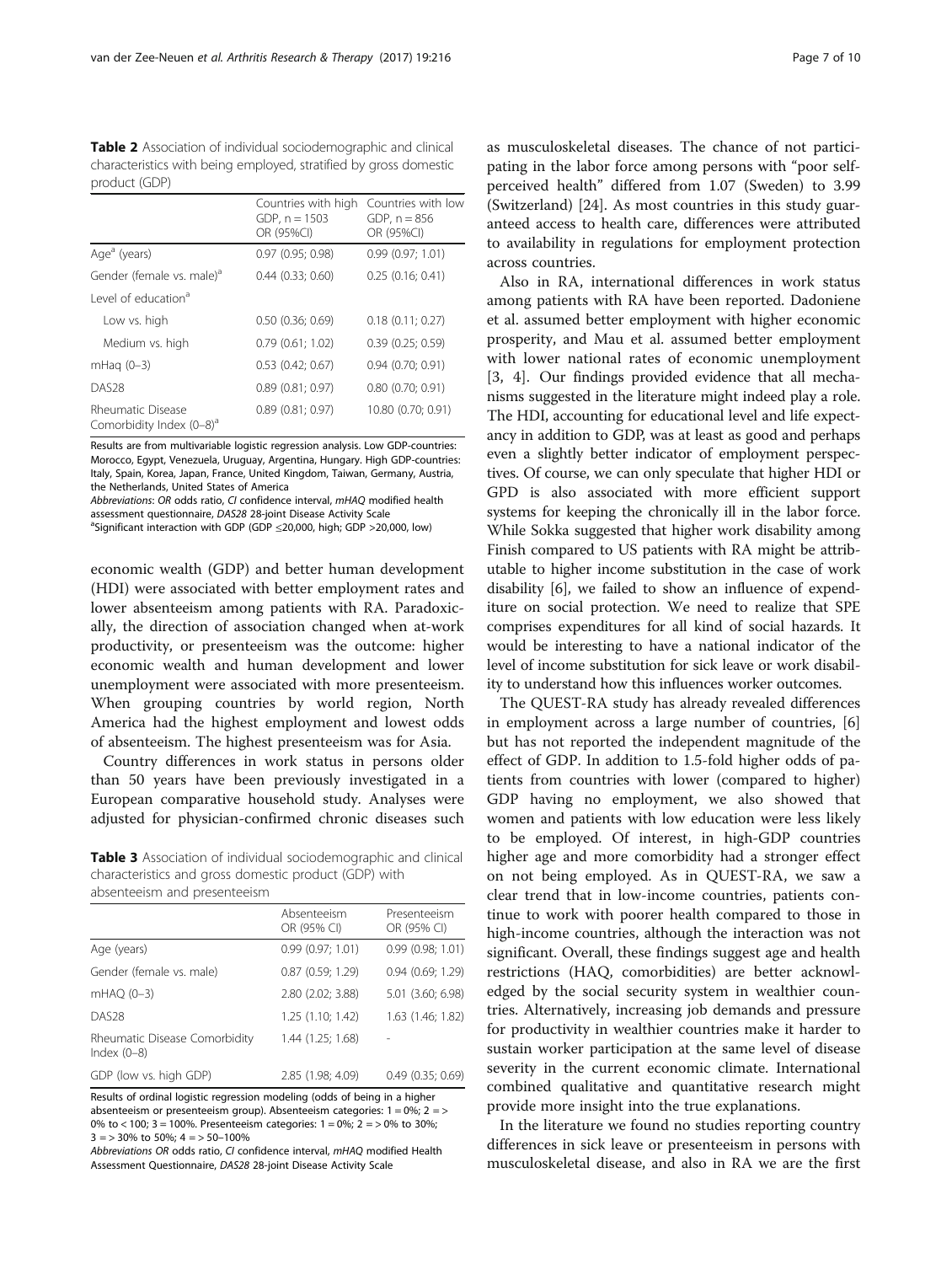<span id="page-7-0"></span>to explore the role of country of residence on sick leave and presenteeism. While overall absenteeism followed the same pattern as employment, paradoxically there were higher rates of presenteeism in wealthier countries: likely, patients in high-income countries experience more pressure towards efficiency and productivity. This seems to confirm the suggestion that people in highincome countries experience high work pressure.

Several limitations have to be addressed. First, the national samples might not be representative of patients with RA in participating countries, especially when sample sizes were small. If participation bias was different in low-income compared to high-income countries, likely lower-educated and unemployed patients would have no access to health care in low-income countries and our data would even underestimate the country effect. Second, our study had a cross-sectional design, thus hindering causal inferences. With regard to exposure to country characteristics, it is of note that this factor is present before the outcome. Third, for the classification of countries following different socioeconomic indices the cutoff was chosen based on the distribution of the variable. For some variables (GDP and HDI) there are international classifications but these could not be applied to our sample as the distribution of countries would have been too uneven. For that reason, categories for the indices in the current analyses were based on data inspection that allowed identification of an arbitrary threshold that best discriminated between the two groups. In future research with a larger number of countries, it would be interesting to understand whether there is a specific threshold below which the effect of country wealth or human development adversely influences work outcomes or whether the relationship is more linear. Also, the country indices are not always assessed annually and at a similar point in time in all countries. However, the indices used in this study spanned an acceptable period.

Fourth, in the absence of data on levels of income substitution in the case of disability in sickness absence, we considered SPE as a remote proxy in the case of work restrictions due to illness. It must be noted that the personal insurance for work disability may be a potential confounder for which we were not able to adjust. Fifth, work status in the COMORA study only considered employment (yes/no), and therefore no further analyses could be performed to understand reasons for not participating (anymore) in the labor force. Also, information on presenteeism and absenteeism was collected through self-report from patients and comprised a short time span (7 days). However, it should be noted that the WPAI questionnaire and the recall periods are well-validated Specifically for absenteeism, the short time-frame is valid when the sample is sufficiently large, as sick leave likely occurs randomly between different persons over time [\[10, 25](#page-9-0)–[27](#page-9-0)]. Seventh, our models were not adjusted for disease duration, as information in the COMORA study was restricted to identifying those with early disease (≤6 weeks). It is worth noting that in univariable analyses, having early disease was not associated with any of the work outcomes. Moreover in RA, collinearity between age and disease duration is common and often forces to chose on of both factors as confounder. Finally, in order to avoid a dominating impact of differences in the formal age of retirement on the results, the main analyses were restricted to persons age ≤60 years. Notwithstanding, it might also be of interest to compare work outcomes across countries while acknowledging an additional influence of the official retirement age (a well-known country-specific regulation). Additional file [6:](#page-8-0) Table S6, Additional file [7:](#page-8-0) Table S7 and Additional file [8:](#page-8-0) Table S8 and Additional file [9](#page-8-0): Figures S1A-C present the results for the total sample (i.e. not excluding those age >60 years). Changes were seen in the raw and adjusted employment rates, but the overall conclusions of the regression models remained unaltered. An expected difference was a stronger impact of age on work status.

This study contributes to the understanding of influence of country of residence on three relevant work outcomes among patients with RA. This is important for international research, as outcomes of interventions aiming to improve health or work ability might not be simply transferrable between countries. Moreover, healthcare providers aiming to improve work outcomes in patients with RA should account for national socioeconomic system characteristics.

# Conclusions

In conclusion, adverse work outcome in patients with rheumatoid arthritis is not only associated with clinical status and individual sociodemographic characteristics but also with the country of residence and country-specific features such as economic wealth, human development or geographical region. Comparison of work outcome across countries should account for system-level contextual factors.

# Additional files

[Additional file 1: Table S1.](dx.doi.org/10.1186/s13075-017-1421-y) Overview of the countries in the categories of each country index and overlap between categories. (DOCX 1591 kb)

[Additional file 2: Table S2.](dx.doi.org/10.1186/s13075-017-1421-y) Sociodemographic and clinical characteristics for employed population by country and high and low gross domestic product (GDP). (DOCX 16 kb)

[Additional file 3: Table S3.](dx.doi.org/10.1186/s13075-017-1421-y) Missing values, n (%) in variables by country; n (%). (DOCX 15 kb)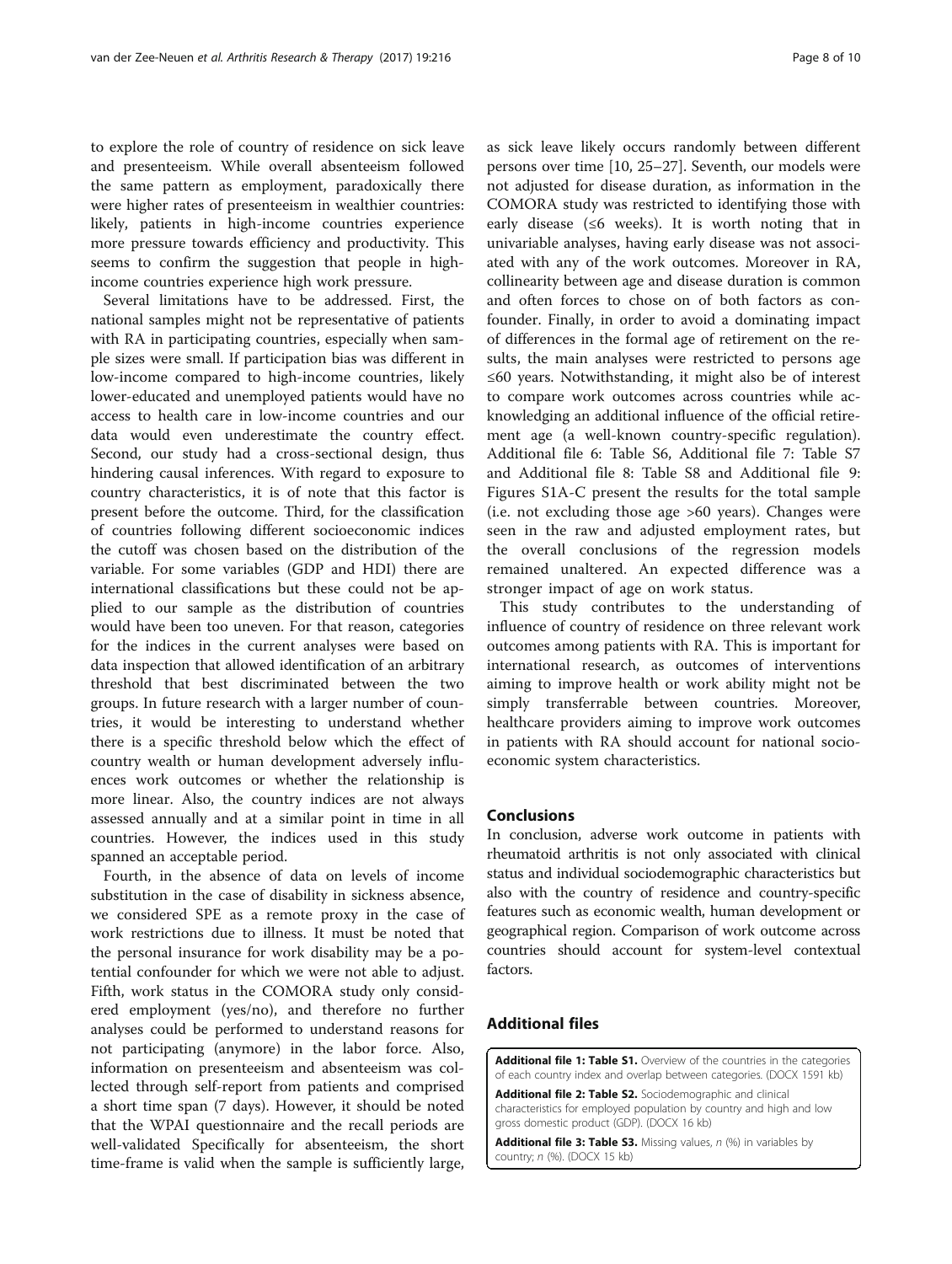<span id="page-8-0"></span>[Additional file 4: Table S4.](dx.doi.org/10.1186/s13075-017-1421-y) Sociodemographic and lifestyle characteristics in subjects with and without missing data in the outcome variables. (DOCX 13 kb)

[Additional file 5: Table S5.](dx.doi.org/10.1186/s13075-017-1421-y) Overview of odds ratios for each country index (in fully adjusted models) and results of likelihood ratio chi-square (LR chi2) tests comparing models with and without country index variables for the sample age ≤60 years. (DOCX 17 kb)

[Additional file 6: Table S6.](dx.doi.org/10.1186/s13075-017-1421-y) Overview of odds ratios for each country index (in fully adjusted models) and results of likelihood ratio chi-square (LR chi2) tests comparing models with and without country index variables (for total sample). (DOCX 16 kb)

[Additional file 7: Table S7.](dx.doi.org/10.1186/s13075-017-1421-y) Association of individual sociodemographic and clinical characteristics with being employed stratified by gross domestic product (GDP) (total sample). (DOCX 14 kb)

[Additional file 8: Table S8.](dx.doi.org/10.1186/s13075-017-1421-y) Association of individual sociodemographic and clinical characteristics and gross domestic product (GDP) with absenteeism and presenteeism (total sample). (DOCX 13 kb)

[Additional file 9: Figure S1A.](dx.doi.org/10.1186/s13075-017-1421-y) Odds of being employed compared to reference country (total sample). Figure S1B. Odds of being in the higher absenteeism group per country compared to reference country Japan (total sample). Figure S1C. Odds of being in the higher presenteeism group per country compared to reference country Venezuela (total sample). (ZIP 77 kb)

#### Abbreviations

AR: Argentina; AT: Austria; BMI: Body mass index; COMORA: Comorbidities in Rheumatoid Arthritis; DAS28: 28-Joint Disease Activity Scale; DE: Germany; EG: Egypt; ES: Spain; FR: France; GDP: Gross domestic product; HDI: Human Development Index; HU: Hungary; IT: Italy; JP: Japan; KR: Korea; MA: Morocco; mHAQ: Modified 8-item Health Assessment Questionnaire; NL: The Netherlands; OR: Odds ratio; RA: Rheumatoid arthritis; RDCI: Rheumatic Disease Comorbidity Index; RF: Rheumatoid factor; SD: Standard deviation; SPE: Social protection expenditures; TW: Taiwan; UK: United Kingdom; USA: United States of America; UY: Uruguay; VE: Venezuela; WPAI: Work Productivity Impairment Questionnaire

#### Acknowledgements

The authors would like to thank the national principal investigators of the COMORA study: Gustavo Casado (Argentina), Josef Smolen (Austria), Bassel Kamal El-Zorkany (Egypt), Martin Soubrier (France), Gerd Burmester (Germany), Peter Balint (Hungary), Carlo Maurizio Montecucco (Italy), Masayoshi Harigai (Japan), Yeong-Wook Song (Korea), Najia Hajjaj-Hassouni (Morocco), Mart van de Laar (the Netherlands), Emilio Martin-Mola (Spain, Shue-Fen Luo (Taiwan), Jonathan Kay & Kevin Winthrop (USA), Gabriel Maciel (Uruguay), Anna Antunez (Venezuela); the scientific committee of COMORA study: Peter Balint, Gerd Burmester, Paul Emery, Jonathan Kay, Emilio Martin-Mola, Iain McInnes, Carlo Maurizio Montecucco and Josef Smolen; and the patients who agreed to participate in this study.

#### Funding

Data collection was supported by an unrestricted grant from Roche Ltd. Secondary analyses presented in the manuscript received no financial support.

#### Availability of data and materials

The datasets generated and analyzed during the current study are available from the corresponding author on reasonable request. Permission was required to use data from the COMORA study. All data presented in the current manuscript are contained within the manuscript and Additional files [1](#page-7-0), [2](#page-7-0), [3](#page-7-0), 4, 5, 6, 7, 8 and 9.

#### Authors' contributions

AZ conducted statistical analyses, interpreted the outcome and wrote the manuscript while having full support of the research team. PP was actively involved in the conduction and interpretation of analyses and critically reviewed the manuscript. SR was actively involved in the development of the study question, assisted with the conduction and interpretation of analyses and critically reviewed the manuscript. AK was involved as statistical advisor, contributed to the conduction and interpretation of analyses and

critically reviewed the manuscript. IH and MD were involved in the design of the COMORA study and the collection of data used in the current study. They contributed to the interpretation of analyses and critically reviewed the manuscript. AB was actively involved in the development of the study question, assisted with the conduct and interpretation of analyses and critically reviewed the manuscript. All authors read and approved the manuscript.

#### Ethics approval and consent to participate

Ethical approval was not required as this paper is based on secondary analyses of the previously published COMORA study (Ann Rheum Dis. 2014 Jan;73(1):62–8. doi:[10.1136/annrheumdis-2013-204223.](http://dx.doi.org/10.1136/annrheumdis-2013-204223) Epub 2013 Oct).

#### Consent for publication

Not applicable

#### Competing interests

The authors declare that they have no competing interests.

## Publisher's Note

Springer Nature remains neutral with regard to jurisdictional claims in published maps and institutional affiliations.

#### Author details

<sup>1</sup>Department of Internal Medicine, Division of Rheumatology, Maastricht University Medical Centre, Maastricht, The Netherlands. <sup>2</sup>CAPHRI, Maastricht University, Maastricht, The Netherlands. <sup>3</sup>Rheumatology, Leiden University Medical Center, Leiden, Netherlands. <sup>4</sup>Medical Informatics, Uniklinik RWTH Aachen University, Aachen, Germany. <sup>5</sup>Biostatistics Epidemiology LBRCE, Université Mohamed-V Souissi, Rabat, Morocco. <sup>6</sup>Paris Descartes University, Department of Rheumatology - Hôpital Cochin. Assistance Publique-Hôpitaux de Paris INSERM (U1153): Clinical epidemiology and biostatistics, PRES Sorbonne Paris-Cité, Paris, France. <sup>7</sup> Department of Rheumatology, Maastricht University Medical Centre, P/O 5800, NL-6202, AZ, Maastricht, The Netherlands.

# Received: 31 March 2017 Accepted: 5 September 2017

#### References

- de Croon EM, Sluiter JK, Nijssen TF, Dijkmans BA, Lankhorst GJ, Frings-Dresen MH. Predictive factors of work disability in rheumatoid arthritis: a systematic literature review. Ann Rheum Dis. 2004;63(11):1362–7.
- 2. Lenssinck MLB, Burdorf A, Boonen A, Gignac MA, Hazes JMW, Luime JJ. Consequences of inflammatory arthritis for workplace productivity loss and sick leave: a systematic review. Ann Rheum Dis. 2013;72(4):493–505.
- 3. Dadoniene J, Uhlig T, Stropuviene S, Venalis A, Boonen A, Kvien TK. Disease activity and health status in rheumatoid arthritis: a case-control comparison between Norway and Lithuania. Ann Rheum Dis. 2003;62(3):231–5.
- 4. Mau W, Listing J, Huscher D, Zeidler H, Zink A. Employment across chronic inflammatory rheumatic diseases and comparison with the general population. J Rheumatol. 2005;32(4):721–8.
- 5. Chung CP, Sokka T, Arbogast PG, Pincus T. Work disability in early rheumatoid arthritis: higher rates but better clinical status in Finland compared with the US. Ann Rheum Dis. 2006;65(12):1653–7.
- 6. Sokka T, Kautiainen H, Pincus T, Verstappen SMM, Aggarwal A, Alten R, et al. Work disability remains a major problem in rheumatoid arthritis in the 2000s: data from 32 countries in the QUEST-RA Study. Arthritis Res Ther. 2010;12(2):R42.
- 7. Stolwijk C, Castillo-Ortiz JD, Gignac M, Luime J, Boonen A. Importance of contextual factors when measuring work outcome in ankylosing spondylitis: a systematic review by the OMERACT Worker Productivity Group. Arthritis Care Res. 2015;67(9):1316–27.
- 8. Dougados M, Soubrier M, Antunez A, Balint P, Balsa A, Buch MH, et al. Prevalence of comorbidities in rheumatoid arthritis and evaluation of their monitoring: results of an international, cross-sectional study (COMORA). Ann Rheum Dis. 2014;73(1):62–8.
- 9. Lambert J, Hansen BB, Arnould B, Grataloup G, Guillemin I, Hojbjerre L, et al. Linguistic validation into 20 languages and content validity of the rheumatoid arthritis-specific Work Productivity and Activity Impairment questionnaire. Patient. 2014;7(2):171–6.